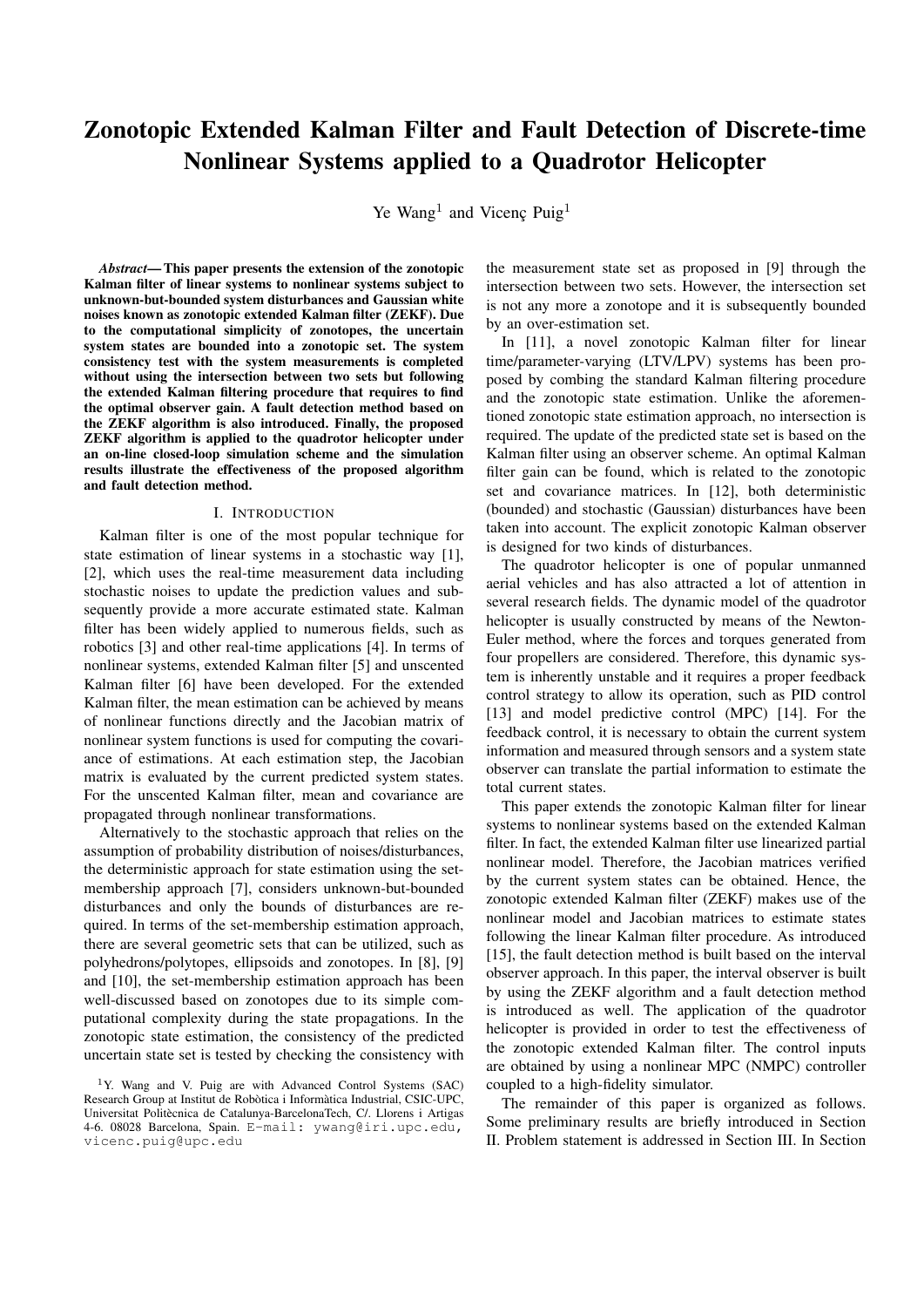IV, the ZEKF algorithm is provided. A fault detection based on the ZEKF algorithm for nonlinear systems is introduced in Section VII. An application of a quadrotor helicopter is provided in Section VI. Finally, conclusions are drawn in Section VII.

#### II. PRELIMINARIES

The Minkowski sum of two sets  $S_1$  and  $S_2$  is denoted by  $S_1 \oplus S_2 = \{s_1 + s_2 \mid s_1 \in S_1, s_2 \in S_2\}$ . The linear transformation of a set  $S \subseteq \mathbb{R}^n$  by a vector or matrix  $L \in \mathbb{R}^{r \times n}$  is denoted by  $L \otimes S = \{Ls \mid s \in S\}$ . An interval [a, b] is defined as the set  $\{z \mid a \le z \le b\}$ . The unitary interval  $\mathbb{B}^1$  is defined as  $\mathbb{B}^1 = [-1,1]$ . A unitary box  $\mathbb{B}^r \in \mathbb{R}^r$  is a box composed of r unitary intervals.

A zonotope  $\mathcal Z$  is defined with its center  $p \in \mathbb R^n$  and generator matrix  $H \in \mathbb{R}^{n \times r}$  in a linear affine image as

$$
\mathcal{Z} \triangleq \langle p, H \rangle = p \oplus H \mathbb{B}^r. \tag{1}
$$

The Frobenius radius  $J_F$  of  $\langle p, H \rangle$  [12] is defined by the Frobenius norm of  $H$  as

$$
J_F = \sqrt{tr(H^T H)} = \sqrt{tr(H H^T)},
$$
 (2)

where  $tr(\cdot)$  is the trace of a matrix. The Frobenius radius of a vector  $\mathbf{x} \sim \mathcal{Z} = \langle p, H \rangle$  is  $tr(\text{cov}(\mathbf{x}))$ , where cov denotes the covariance. In fact, the Frobenius radius can be regarded as a size criterion of a zonotope [12].

Zonotope is also a special class of geometrical set and has a flexible computational rules, some of which are formulated as follow:

$$
\langle p_1, H_1 \rangle \oplus \langle p_2, H_2 \rangle = \langle p_1 + p_2, [H_1 \ H_2] \rangle \qquad (3a)
$$

$$
L \otimes \langle p, H \rangle = \langle Lp, LH \rangle. \qquad (3b)
$$

Consider a zonotope in (1), the smallest box (interval hull) containing the zonotope can be  $\Box Z = p \oplus rs(H)B^m$ ,  $\sum_{j=1}^{m} |H_{i,j}|$ . Therefore, a zonotope can be enclosed within where  $rs(H)$  is a diagonal matrix such that  $rs(H)_{i,j}$  = its interval hull as  $\mathcal{Z} \subset \square \mathcal{Z}$ .

A reduction operator for zonotopes proposed in [16] is denoted as  $\downarrow_q$ , where q specifies the maximum number of column of generator matrix H after reduction. Thus,  $\downarrow_q$  (H) is computed as follows:

• Sort the column of generator matrix  $H$  with the decreasing order of the Frobenius norm  $\|\cdot\|$ 

$$
\downarrow H = [h_1, h_2, \dots, h_m], \ \ ||h_j||^2 \ge ||h_{j+1}||^2.
$$

• Hold with first q-column of  $\downarrow$  H and enclose the set  $H<sub>z</sub>$  generated by remaining columns into a smallest box (interval hull)

If 
$$
m \leq q
$$
 then  $\downarrow_q H = \downarrow H$ ,  
\nElse  $\downarrow_q H = [H_>, rs(H_<)] \in \mathbb{R}^{n \times q}$ ,  
\n $H_> = [h_1, \ldots, h_q]$ ,  $H_< = [h_{q+1}, \ldots, h_m]$ ,

where  $rs(\cdot)$  denotes the row-sum of a matrix.

#### III. PROBLEM STATEMENT

Consider the discrete-time uncertain nonlinear system with additive disturbances and noises as

$$
\mathbf{x}_{k+1} = f(\mathbf{x}_k, \mathbf{u}_k) + E_k \mathbf{w}_k, \tag{4a}
$$

$$
\mathbf{y}_k = h(\mathbf{x}_k) + F_k \mathbf{v}_k, \tag{4b}
$$

where  $\mathbf{x}_k \in \mathbb{R}^{n_x}$ ,  $\mathbf{u}_k \in \mathbb{R}^{n_u}$  and  $\mathbf{y}_k \in \mathbb{R}^{n_y}$  denote the system state, control inputs and measured outputs, respectively.  $f(\cdot)$  and  $h(\cdot)$  represent sequences of the nonlinear system dynamic functions and measurement functions.  $E_k$  and  $F_k$ are time-varying matrices of appropriate dimensions.  $w_k$ and  $v_k$  denote unknown-but-bounded additive disturbances and measurement noises, both of which are characterized as standard normal distribution in the following:

$$
\mathbf{w}_k \sim \mathcal{N}(0, I_{n_w}), \quad \mathbf{v}_k \sim \mathcal{N}(0, I_{n_v}),
$$

in which  $I_{n_w}$  and  $I_{n_v}$  are identity matrices. Meanwhile,  $w_k$ and  $v_k$  can be also bounded by unit hypercubes as centered zonotopes. The initial uncertain state is assumed to be in a zonotope defined by  $\mathbf{x}_0 \in \mathcal{X}_0 = \langle p_0, H_0 \rangle$ .

In this paper, the objective is to find a sequence of zonotopes  $\mathcal{X}_k$  for  $\forall k \in \mathbb{Z}_{[1,N]}$  of observed system states along the horizon of  $N$  through a Kalman filter-like procedure. The consistency test with system measurements is done by means of the Kalman filter.

## IV. THE ZEKF ALGORITHM OF DISCRETE-TIME NONLINEAR SYSTEMS

#### *A. Zonotopic Observer Design*

Given the discrete-time nonlinear system in (4), the standard Luenberger observer can be formulated with a timevarying observer gain  $G_k$  as

$$
\hat{\mathbf{x}}_{k+1} = f(\hat{\mathbf{x}}_k, \mathbf{u}_k) + E_k \mathbf{w}_k + G_k (\mathbf{y}_k - h(\hat{\mathbf{x}}_k) - F_k \mathbf{v}_k), \quad (5)
$$

where  $\hat{\mathbf{x}}_k \in \mathbb{R}^{n_x}$  denotes the observed states.

Based on the observer structure discussed in [12] and [11], the zonotopic nonlinear observer is introduced in the following theorem.

*Theorem 1 (Nonlinear Observer Structure):* Given the nonlinear system defined in (4) with initial state  $x_0$ in the zonotope  $\mathcal{X}_0$ , from the current observed state  $\hat{\mathbf{x}}_k \in \langle p_k, H_k \rangle$ , then the center and generator matrix of  $\hat{\mathbf{x}}_{k+1} \in \langle p_{k+1}, H_{k+1} \rangle$  can be computed as follows:

$$
p_{k+1} = f(p_k, u_k) + G_k \mathbf{y}_k - G_k h(p_k),
$$
 (6a)

$$
H_{k+1} = \begin{bmatrix} (A_k - G_k C_k) \bar{H}_k & E_k & -G_k F_k \end{bmatrix},\tag{6b}
$$

with

$$
A_k = \frac{df}{d\mathbf{x}}\Big|_{\mathbf{x} = \mathbf{x}_k, \mathbf{u} = \mathbf{u}_k} = \begin{bmatrix} \frac{\partial f_1}{\partial x_1} & \cdots & \frac{\partial f_1}{\partial x_{n_x}} \\ \vdots & \ddots & \vdots \\ \frac{\partial f_{n_x}}{\partial x_1} & \cdots & \frac{\partial f_{n_x}}{\partial x_{n_x}} \end{bmatrix}_{\mathbf{x} = \mathbf{x}_k, \mathbf{u} = \mathbf{u}_k}
$$

$$
C_k = \frac{dh}{d\mathbf{x}}\Big|_{\mathbf{x} = \mathbf{x}_k} = \begin{bmatrix} \frac{\partial h_1}{\partial x_1} & \cdots & \frac{\partial h_1}{\partial x_{n_x}} \\ \vdots & \ddots & \vdots \\ \frac{\partial h_{n_y}}{\partial x_1} & \cdots & \frac{\partial h_{n_y}}{\partial x_{n_x}} \end{bmatrix}_{\mathbf{x} = \mathbf{x}_k}
$$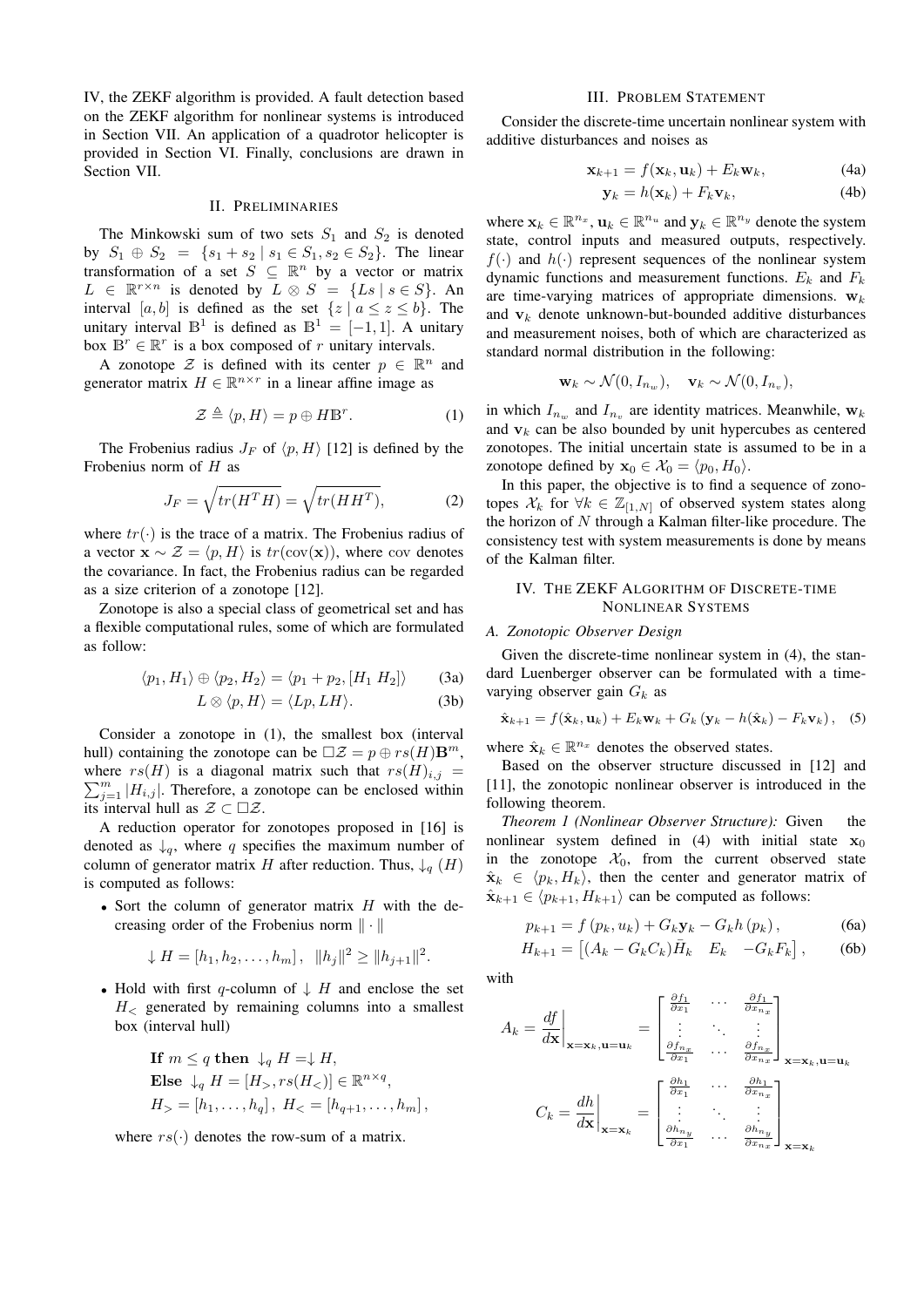$$
\bar{H}_k = \downarrow_q (H_k)
$$

for  $\forall k \in \mathbb{Z}_{\geq 1}$ , such that  $\mathcal{X}_{k+1} = \langle p_{k+1}, H_{k+1} \rangle$ .

*Proof:* Assume  $\hat{\mathbf{x}}_k \in \langle p_k, H_k \rangle$  is the prior condition at the time instant k and by the reduction operator  $\downarrow_q (\cdot)$ ,  $\hat{\mathbf{x}}_k \in \langle p_k, \bar{H}_k \rangle$  is obtained. Following the proof procedure in Proposition 1 [11] and substituting the system matrix A and B with the nonlinear function  $f(\cdot)$ , (6a) can be obtained. Besides, (6b) is derived from the extended Kalman filter [5] and the verified Jacobian matrices  $A_k$  and  $C_k$  can represent the system matrices.

The ZEKF observer is defined by (5), (6a) and (6b) and depends on the a time-varying observer gain matrix  $G_k$ . Then, the estimated state  $\hat{\mathbf{x}}_{k+1}$  is inside the zonotopic set denoted by  $\hat{\mathbf{x}}_{k+1} \in \langle p_{k+1}, H_{k+1} \rangle$ .

# *B. Optimal Observer Gain*

Following the proposed way to compute the observer gain in [11] and [12], the optimal observer gain  $G_k^*$  at time instant  $k$  can be found by minimizing the Frobenius radius of the zonotope  $\langle p_{k+1}, H_{k+1} \rangle$ .

*Theorem 2 (Optimal Nonlinear Observer Gain):* Given the observer with the structure defined in *Theorem 1* and the weight matrix  $W = W^T \succ 0$ , the optimal time-varying observer gain  $G_k^*$  is obtained as follows

$$
G_k^* = A_k K_k^*,\tag{7a}
$$

$$
K_k^* = L_k S_k^{-1},\tag{7b}
$$

$$
L_k = \bar{P}_k C_k^T,\tag{7c}
$$

$$
S_k = C_k \bar{P}_k C_k^T + Q_v,\tag{7d}
$$

where

$$
\bar{P}_k = \bar{H}_k \bar{H}_k^T, Q_{v_k} = F_k F_k^T,
$$

 $P_k = H_k H_k^T, Q_{v_k} = F_k F_k^T,$ <br>*Proof:* In order to prove the above theorem, some matrices are defined as follows:

$$
P_{k+1} = H_{k+1} H_{k+1}^T, Q_{w_k} = E_k E_k^T.
$$

The optimal observer gain  $G_k^*$  is obtained by satisfying  $G_k = G_k^*$  such that  $\frac{\partial J_{F_k}}{\partial G_k} = 0$ , where  $J_{F_k} = tr(P_{k+1})$  with

$$
P_{k+1} = H_{k+1} H_{k+1}^T
$$
  
=  $(A_k - G_k C_k) \bar{P}_k (A_k - G_k C_k)^T$   
+  $Q_{w_k} + G_k Q_{v_k} G_k^T$ 

As proved in Theorem 5 of [11],  $\frac{\partial J_{F_k}}{\partial G_k}$  = 0 gives  $\frac{\partial (tr(G_kS_kG_k^T))}{\partial (er(G_lS_kG_k^T))}$  $\frac{G_k S_k G_k^T(j)}}{\partial G_k} = 2 \frac{\partial tr(A_k L_k G_k^T)}{\partial G_k}$  $\frac{a_k L_k G_k}{\partial G_k}$  and it is equivalent to  $(A_k L_k)^T = S_k T G_k^T$ . Hence, the proof is completed.

## *C. The ZEKF Algorithm*

Consider the discrete-time uncertain nonlinear system in (4), the ZEKF algorithm is based on an explicit iterations of (5) with the time-varying optimal observer gain. The observed system states at each step are bounded in a underlying zonotope computed by the ZEKF algorithm. The interval hull of the zonotope provides a deterministic interval of uncertain states. In general, the ZEKF algorithm considering N simulation steps is described in *Algorithm 1*.

# Algorithm 1 The ZEKF Algorithm for Nonlinear Systems

1: Initialize 
$$
p_k \Leftarrow p_0
$$
,  $H_k \Leftarrow H_0$  and  $\mathbf{u}_k = \mathbf{u}_0$   
2: **for**  $k := 1$  to N **do**

- 
- 3: Compute verified Jacobian matrices  $A_k$  and  $C_k$
- 4: Obtain  $\overline{H}_k = \downarrow_q (H_k)$ ,  $\overline{P}_k = \overline{H}_k \overline{H}_k^T$  and  $Q_{v_k} = F_k F_k^T$ <br>5: Compute  $L_k = \overline{P}_k C_k^T$  and  $S_k = C_k \overline{P}_k C_k^T + Q_v$ ,
- 6: Get the optimal observer gain:
- $G_k^* = A_k K_k^*$  with  $K_k^* = L_k S_k^{-1}$
- 7: Measure  $y_k$  at time instant  $k$
- 8: Compute the center of zonotope:  $p_{k+1} = f(p_k, u_k) + G_k \mathbf{y}_k - G_k h(p_k)$
- 9: Compute the generator matrix:  $H_{k+1} = \begin{bmatrix} (A_k - G_k C_k) \bar{H}_k & E_k & -G_k F_k \end{bmatrix}$

10: Obtain the zonotope 
$$
\mathcal{Z}_{k+1} = \langle p_{k+1}, H_{k+1} \rangle
$$

- 11: Compute the interval hull of  $\mathcal{Z}_{k+1}$ :  $\Box \mathcal{Z}_{k+1} = \langle p_{k+1}, rs \left( H_{k+1} \right) \rangle$
- 12: Compute the maximum and minimum observed states:  $\hat{\mathbf{x}}_k^{max} = p_{k+1} + rs(H_{k+1})$  $\hat{\mathbf{x}}_k^{min} = p_{k+1} - rs(H_{k+1})$

$$
13: \text{ end for}
$$

# V. FAULT DETECTION BASED ON THE ZEKF ALGORITHM

A family of interval observers are designed by using the ZEKF algorithm in order to observe the healthy behavior of the nonlinear system and the system consistency is tested by comparing the measured outputs and healthy behaviors observed by interval observers. As defined in (5), the system states  $\hat{\mathbf{x}}_k$  are estimated to be in the zonotope  $\langle p_k, H_k \rangle$  and subsequently the healthy outputs  $\hat{y}_k$  can be also estimated to be in a zonotope  $\langle p_k^y, H_k^y \rangle$ , where the center  $p_k^y$  and the generator matrix  $H_k^y$  are described by

$$
p_k^y = h(p_k),\tag{8a}
$$

$$
H_k^y = \begin{bmatrix} C_k H_k & F_k \end{bmatrix} . \tag{8b}
$$

The residual signals, that is the output errors, are defined by differences between the current measurements and observed outputs as follows:

$$
\mathbf{r}_k \triangleq \mathbf{y}_k - \hat{\mathbf{y}}_k,\tag{9}
$$

where  $\mathbf{r}_k$  denotes the vector of residual signals  $r_k^j$  for  $\forall j \in$  $\mathbb{Z}_{[1,n_y]}$  and  $y_k$  represents the vector of measured outputs at time instant  $k$ . Besides, the zonotopic set of the residual signals can be obtained since  $\hat{y}_k \in \mathcal{Y}_k = \langle p_k^y, H_k^y \rangle$ , which is formulated as

$$
\mathcal{R}_k \triangleq \langle r_k^c, H_k^r \rangle = \mathbf{y}_k \ominus \mathcal{Y}_k. \tag{10}
$$

The consistency test can be proceed by checking whether the bounds of residual signals contain the zero vector:

$$
\mathcal{R}_k \in \mathbf{0},\tag{11}
$$

in which if the  $\mathcal{R}_k \in \mathbf{0}$  is true, then there is no fault occurred. Otherwise, the fault is occurred at time instant  $k$ .

The fault detection method based on the ZEKF algorithm is proposed as follows:

Note that after fault is occurred, the zonotopic set of observed states at next simulation step is updated in Step (8) of *Algorithm 1* by means of faulty measurement. Hence, a suitable fault isolation method is required.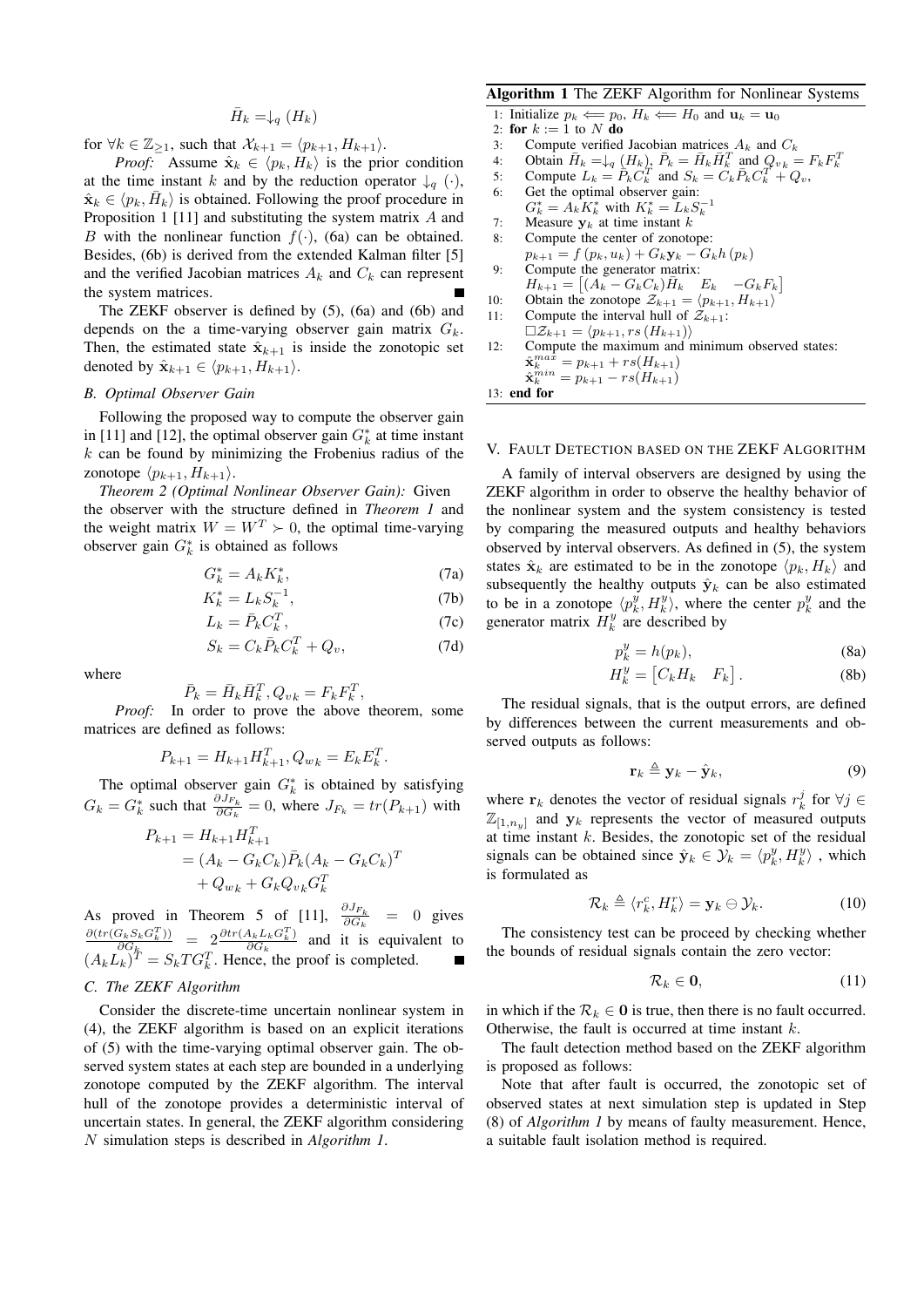## Algorithm 2 Fault Detection for Nonlinear systems

1: Initialize  $p_k \Longleftarrow p_0$ ,  $H_k \Longleftarrow H_0$ ,  $\mathbf{u}_k = \mathbf{u}_0$  and  $\hat{\mathbf{y}}_k = \mathbf{y}_0$ 2: Compute the zonotope of the observed outputs  $\mathcal{Y}_k$ 3: Compute the zonotope of the residual signals  $\mathcal{R}_k$ 4: for  $k := 1$  to N do 5: Apply Steps (3)-(7) in Algorithm 1 6: Compute the bounds  $r_k^j \in [r_k^j, \overline{r}_k^j]$  of the residual zonotope, for  $\forall j \in \mathbb{Z}_{\left[1,n_y\right]}$ :  $\overline{r}_{k}^{j} = r_{k}^{c} + rs(H_{k}^{r}),$  $\underline{r}_k^j = r_k^c - rs(H_k^r),$ 7: **for**  $j := 1$  to  $n_y$  **do** 8: **if**  $0 \in \left[\underline{r}_k^j, \overline{r}_k^j\right]$  then 9:  $f \, a \, u \, \overline{t} \, \overline{t} = 0$ 10: else 11:  $fault_k^j = 1$ 12: end if 13: end for 14: Repeat Steps (8)-(11) in **Algorithm 1**<br>15: Compute the zonotope of the observe Compute the zonotope of the observed outputs  $\mathcal{Y}_{k+1}$ 16: Compute the zonotope of the residual signals  $\mathcal{R}_{k+1}$ 17: end for

## VI. APPLICATION TO A QUADROTOR HELICOPTER

The quadrotor helicopter is configured with four propellers to produce the lift forces. The translations and rotational motions are realized by means of differences among speeds of four rotors. The dynamic model of the quadrotor helicopter uses the one proposed in [14] with mild modifications of the selection of positive directions in the inertial and body-fixed frames. The NMPC controller with full state model is utilized to provide the proper control inputs. The ZEKF algorithm is implemented in the on-line closed-loop simulations.

## *A. Nonlinear Dynamics of the Quadrotor Helicopter*

The quadrotor helicopter has six degree-of-freedom (altitude and attitude) according to the earth-fixed frame. The altitude of this helicopter is described by  $[x, y, z]^T$  and its attitude is defined by three Euler angles (pitch, roll and yaw) as  $[\phi, \theta, \psi]^T$ , where these three angles have to satisfy the following constraints [17]:

$$
-\frac{\pi}{2} \le \phi \le \frac{\pi}{2},\tag{12a}
$$

$$
-\frac{\pi}{2} \le \theta \le \frac{\pi}{2},\tag{12b}
$$

$$
-\pi \le \psi \le \pi. \tag{12c}
$$

Consider the earth-fixed frame as inertial frame and bodyfixed frame with origin in the mass center of the quadrotor helicopter and its body is rigid and symmetric, the continuous-time dynamic model of the quadrotor helicopter is written as follows [14]:

$$
\ddot{\phi} = \dot{\theta}\dot{\psi}a_1 + \dot{\theta}a_2\Omega_r + b_1U_2,\tag{13a}
$$

$$
\ddot{\theta} = \dot{\phi}\dot{\psi}a_3 - \dot{\phi}a_4\Omega_r + b_2U_3,\tag{13b}
$$

$$
\ddot{\psi} = \dot{\phi}\dot{\theta}a_5 + b_3U_4,\tag{13c}
$$

$$
\ddot{z} = -g + (\cos\phi \cos\theta) U_1/m,\tag{13d}
$$

$$
\ddot{x} = (\cos\phi \sin\theta \cos\psi + \sin\phi \sin\psi) U_1/m,
$$
 (13e)

$$
\ddot{y} = (\cos\phi \sin\theta \sin\psi - \sin\phi \cos\psi) U_1/m,\tag{13f}
$$

with

$$
\begin{bmatrix}\nU_1 \\
U_2 \\
U_3 \\
U_4 \\
\Omega_r\n\end{bmatrix} = \begin{bmatrix}\nb\left(\Omega_1^2 + \Omega_2^2 + \Omega_3^2 + \Omega_4^2\right) \\
b\left(\Omega_2^2 - \Omega_4^2\right) \\
b\left(-\Omega_1^2 + \Omega_3^2\right) \\
d\left(-\Omega_1^2 + \Omega_2^2 - \Omega_3^2 + \Omega_4^2\right) \\
- \Omega_1 + \Omega_2 - \Omega_3 + \Omega_4\n\end{bmatrix}
$$
\n
$$
a_1 = \frac{I_{yy} - I_{zz}}{I_{xx}}, \ a_2 = \frac{J_r}{I_{xx}}, \ a_3 = \frac{I_{zz} - I_{xx}}{I_{yy}},
$$
\n
$$
a_4 = \frac{J_r}{I_{yy}}, \ a_5 = \frac{I_{xx} - I_{yy}}{I_{zz}},
$$
\n
$$
b_1 = \frac{\ell}{I_{xx}}, \ b_2 = \frac{\ell}{I_{yy}}, \ b_3 = \frac{1}{I_{zz}}.
$$

where  $\Omega_1, \Omega_2, \Omega_3$  and  $\Omega_4$  denote speeds of four rotors, respectively.  $I_{xx}$ ,  $I_{yy}$  and  $I_{zz}$  are the moments of inertial of the quadrotor helicopter for three axes, respectively.  $J_r$  is the rotational moment of inertial.  $\ell$  denotes the arm length of the quadrotor helicopter. Moreover,  $b$  and  $d$  represent thrust and drag coefficients.

# *B. Nonlinear Control-oriented Model of the Quadrotor Helicopter*

According to the dynamic model of the quadrotor helicopter, from the control point of view, the vectors of system state x, control input u and measured output y are chosen as follows:

$$
\mathbf{x} = \begin{bmatrix} x_1 & x_2 & x_3 & x_4 & x_5 & x_6 & x_7 & x_8 & x_9 & x_{10} & x_{11} & x_{12} \end{bmatrix}^T
$$
  
=  $\begin{bmatrix} \phi & \dot{\phi} & \theta & \dot{\theta} & \psi & \dot{\psi} & z & \dot{z} & x & \dot{x} & y & \dot{y} \end{bmatrix}^T$ ,  

$$
\mathbf{u} = \begin{bmatrix} u_1 & u_2 & u_3 & u_4 \end{bmatrix}^T = \begin{bmatrix} \Omega_1 & \Omega_2 & \Omega_3 & \Omega_4 \end{bmatrix}^T
$$
,  

$$
\mathbf{y} = \begin{bmatrix} y_1 & y_2 & y_3 \end{bmatrix}^T = \begin{bmatrix} z & x & y \end{bmatrix}^T
$$
.

By means of the Euler discretization method, the discretetime uncertain control-oriented model of the quadrotor helicopter in presence of state disturbances and measurement noises is generally formulated as

$$
\mathbf{x}_{k+1} = f(\mathbf{x}_k, \mathbf{u}_k) + E \mathbf{w}_k, \tag{14a}
$$

$$
\mathbf{y}_k = C\mathbf{x}_k + F\mathbf{v}_k,\tag{14b}
$$

 $\sqrt{ }$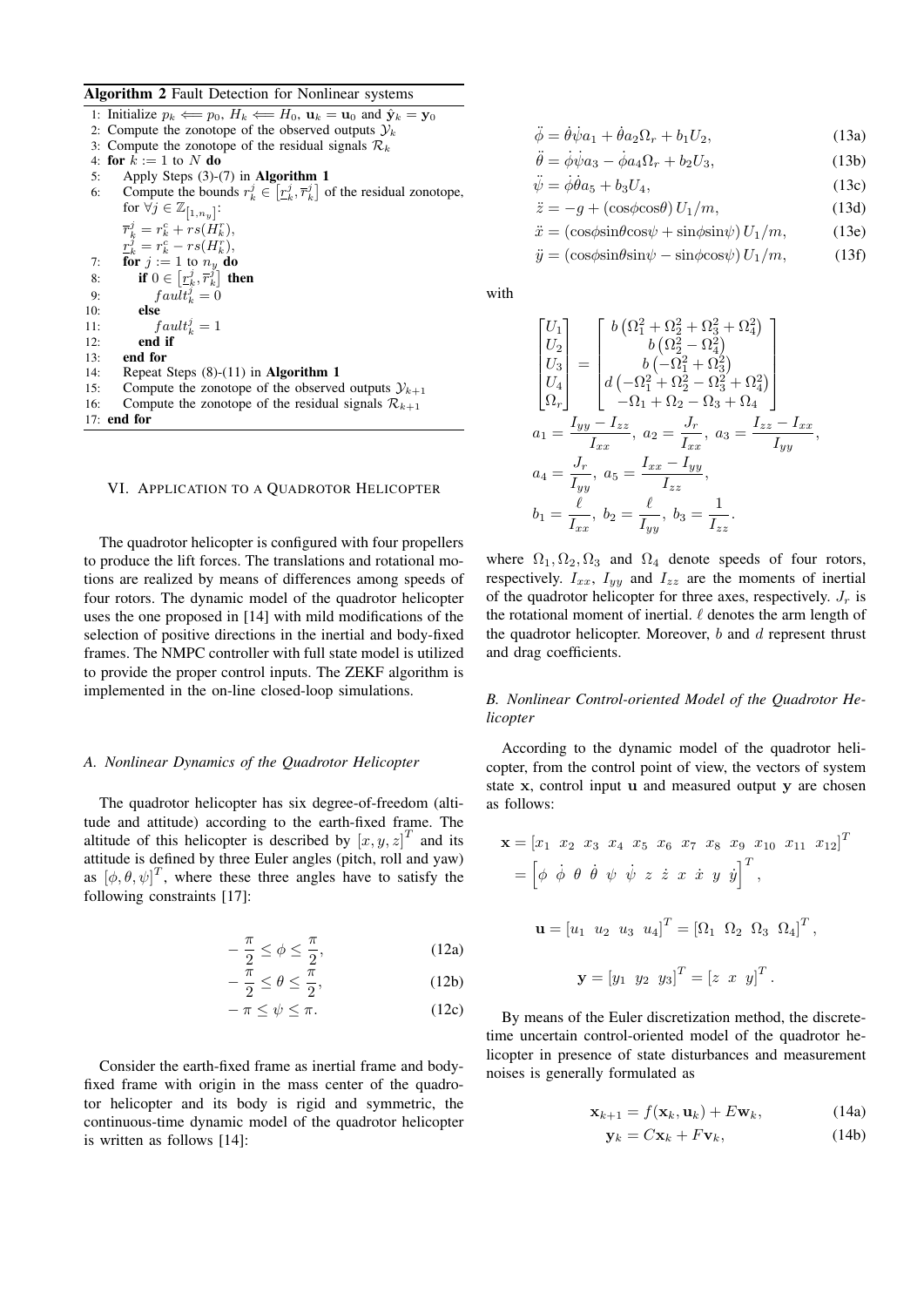with

$$
E = \begin{bmatrix} 0 & 0 & 0 & 0 & 0 & 0 & 0 & 0 & 0 & 0 & 0 & 0 & 0 \\ 0 & 0 & 0 & 0 & 0 & 0 & 0 & 0 & 0 & 0 & 0 & 0 & 0 \\ 0 & 0 & 0 & 0 & 0 & 0 & 0 & 0 & 0 & 0 & 0 & 0 & 0 \\ 0 & 0 & 0 & 0 & 0 & 0 & 0 & 0 & 0 & 0 & 0 & 0 & 0 \\ 0 & 0 & 0 & 0 & 0 & 0 & 0 & 0 & 0 & 0 & 0 & 0 & 0 \\ 0 & 0 & 0 & 0 & 0 & 0 & 0 & 0 & 0 & 0 & 0 & 0 & 0 \\ 0 & 0 & 0 & 0 & 0 & 0 & 0 & 0 & 0 & 0 & 0 & 0 & 0 \\ 0 & 0 & 0 & 0 & 0 & 0 & 0 & 0 & 0 & 0 & 0 & 0 & 0 \\ 0 & 0 & 0 & 0 & 0 & 0 & 0 & 0 & 0 & 0 & 0 & 0 & 0 \\ 0 & 0 & 0 & 0 & 0 & 0 & 0 & 0 & 0 & 0 & 0 & 0 & 0 \\ 0 & 0 & 0 & 0 & 0 & 0 & 0 & 0 & 0 & 0 & 0 & 0 & 0 \\ 0 & 0 & 0 & 0 & 0 & 0 & 0 & 0 & 0 & 0 & 0 & 0 & 0 \\ 0 & 0 & 0 & 0 & 0 & 0 & 0 & 0 & 0 & 0 & 0 & 0 & 0 \\ 0 & 0 & 0 & 0 & 0 & 0 & 0 & 0 & 0 & 0 & 0 & 0 & 0 \\ 0 & 0 & 0 & 0 & 0 & 0 & 0 & 0 & 0 & 0 & 0 & 0 & 0 \\ 0 & 0 & 0 & 0 & 0 & 0 & 0 & 0 & 0 & 0 & 0 & 0 & 0 \\ 0 & 0 & 0 & 0 & 0 & 0 & 0 & 0 & 0 & 0 & 0 & 0 & 0 \\ \end{bmatrix},
$$

where  $C$ ,  $E$  and  $F$  are assumed as time-invariant matrices. The sensors only provide the altitude informations. System disturbances and measurement noises are assumed as Gaussian white noises following the normal distribution:

$$
\mathbf{w}_k \sim \mathcal{N}(0, I_{n_w}), \quad \mathbf{v}_k \sim \mathcal{N}(0, I_{n_v}).
$$

#### *C. The Closed-loop Simulation Scheme*

Fig. 1 shows the on-line closed-loop simulation scheme. The design of the NMPC controller is out of the scope of this paper. Assume that the NMPC controller for the quadrotor helicopter can provide the admissible control inputs when the system is under perturbations and the full-state information can be fed back to the NMPC controller. The observer is designed by using the ZEKF algorithm in *Algorithm 1*. At each sampling time, the full states can be observed through the ZEKF observer as  $\hat{\mathbf{x}}_k$  in a zonotopic set. The center of the zonotopic set can be regarded as the nominal observation. The bounded box (interval hull) of the zonotopic set describes the bounds of observed states including the propogated uncertainty. On the other hand, some unexpected faults (from actuators or sensors) might happen during the simulations. It is assumed that the NMPC controller has the capacity to tolerate these faults. By applying *Algorithm 2*, the occurred faults can be detected.

The closed-loop simulation is implemented in MATLAB R2015a (64-bit) with YALMIP toolbox [18] and IPOPT nonlinear solver included in OPTI toolbox [19].



Fig. 1. The on-line closed-loop simulation scheme

## *D. Results*

Fig. 2 shows the results of applying the ZEKF algorithm to the quadrotor helicopter. The bounds of observed states (blue real lines) in Fig. 2 are due to the Gaussian noises included in the measurement sensors. From all these figures, the state observations (red dashed lines) are approximating quite well the data obtained from the simulator of the quadrotor helicopter. Therefore, the ZEKF algorithm is available for estimating the full system states using system measurements obtained from the non-linear simulator.

The results of fault detection are shown in Fig. 3. Because there are three measured outputs, three residuals are generated. By checking whether the residual intervals contain zero, the occurred fault is detected in Residual 1 at time 40s. In order to discover where is the fault, a appropriate fault isolation method is required. But this paper did not include the fault isolation method. Therefore, as shown in Fig. 3(a), after the fault at time 40s is detected, the healthy interval observer is updated by the measurement including the detected fault.



Fig. 3. Fault detection results of the quadrotor helicopter

#### VII. CONCLUSIONS

This paper extends the zonotopic Kalman filter to nonlinear system and presents the application results of applying the ZEKF algorithm to a quadrotor helicopter. The zonotopic Kalman filter for linear systems is extended into nonlinear systems under perturbations. During the on-line closed-loop simulation, the additive disturbances to system states and measurement noises are sampled by random values with known bounds. The ZEKF algorithm has been successfully applied into the quadrotor helicopter in simulation and the